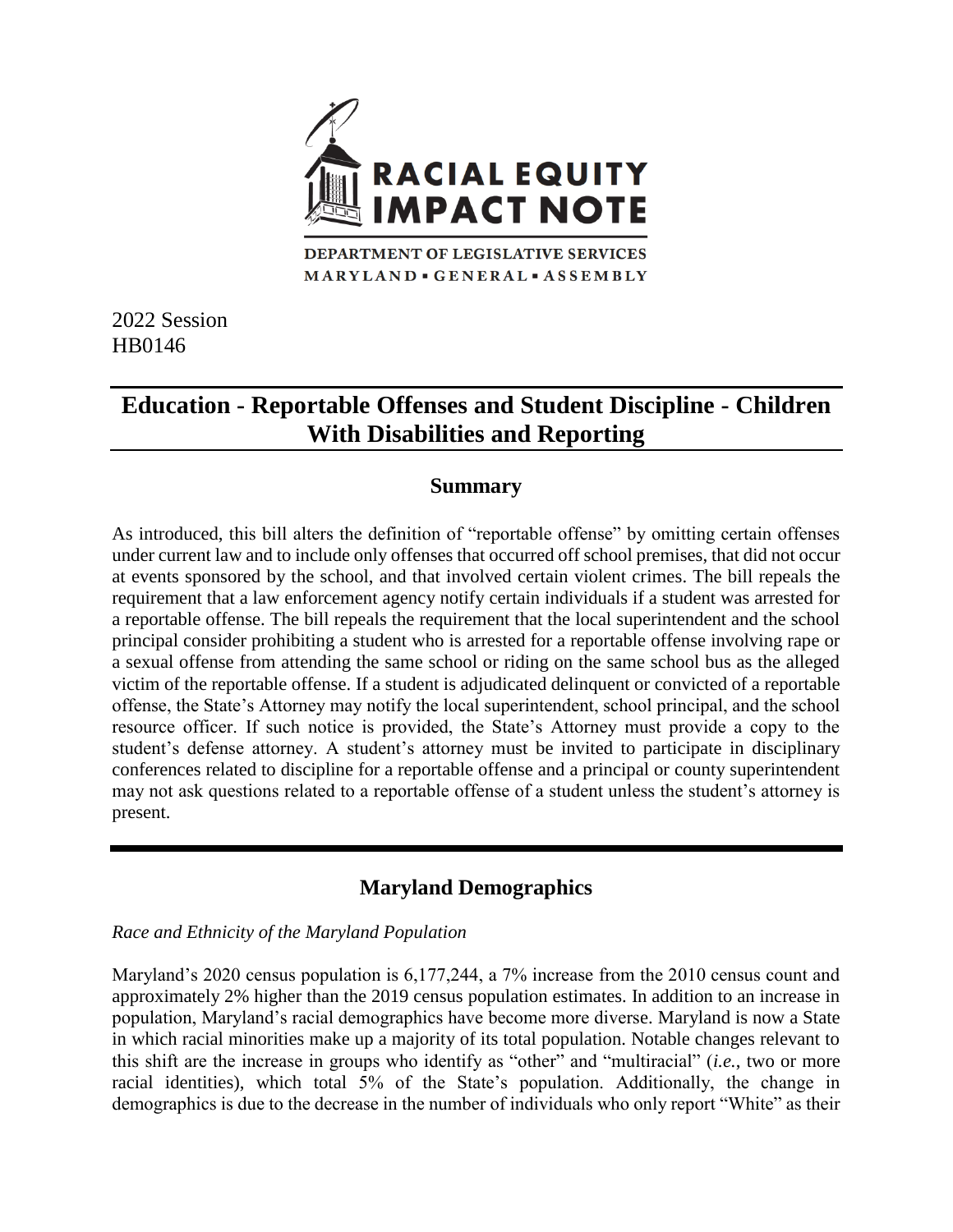racial group. Despite this decrease, non-Hispanic Whites remain the largest single race demographic group in the State of Maryland comprising 47% of the State's population.

Compared to the U.S. population overall, Maryland's population of individuals who identify as a single race is more diverse. Maryland is ranked as the fourth most diverse state by the U.S. Census Bureau's [Diversity Index.](https://www.census.gov/library/visualizations/interactive/racial-and-ethnic-diversity-in-the-united-states-2010-and-2020-census.html) As shown in **Exhibit 1**, in Maryland, 47% identify as White alone compared to 58% of the national population. Similarly, 51% of the population identify as non-White or multi-racial compared to 38% of the national population. In both the State and national population, the largest shares of the non-White population are individuals who are Black or African American, with 29% of the State population identifying only as Black or African American and another 2.5% identifying as Black in combination with some other race. Maryland's Asian population is 7%, which is slightly higher than the Asian share of the national population of 6%. The State's overall population by ethnicity, however, is slightly less diverse than the U.S. population; 12% of the State's population identified as Hispanic or Latino compared to 19% of the U.S. population.



Source: U.S. Census Bureau, 2020 Census Redistricting Data (Public Law 94-171), Table ID P2, HISPANIC OR LATINO, AND NOT HISPANIC OR LATINO BY RACE.

### **Racial Equity Impact Statement**

State law obligates law enforcement agencies to inform specified school officials when a student has been arrested for a "reportable offense." Reportable offenses are outlined in statute and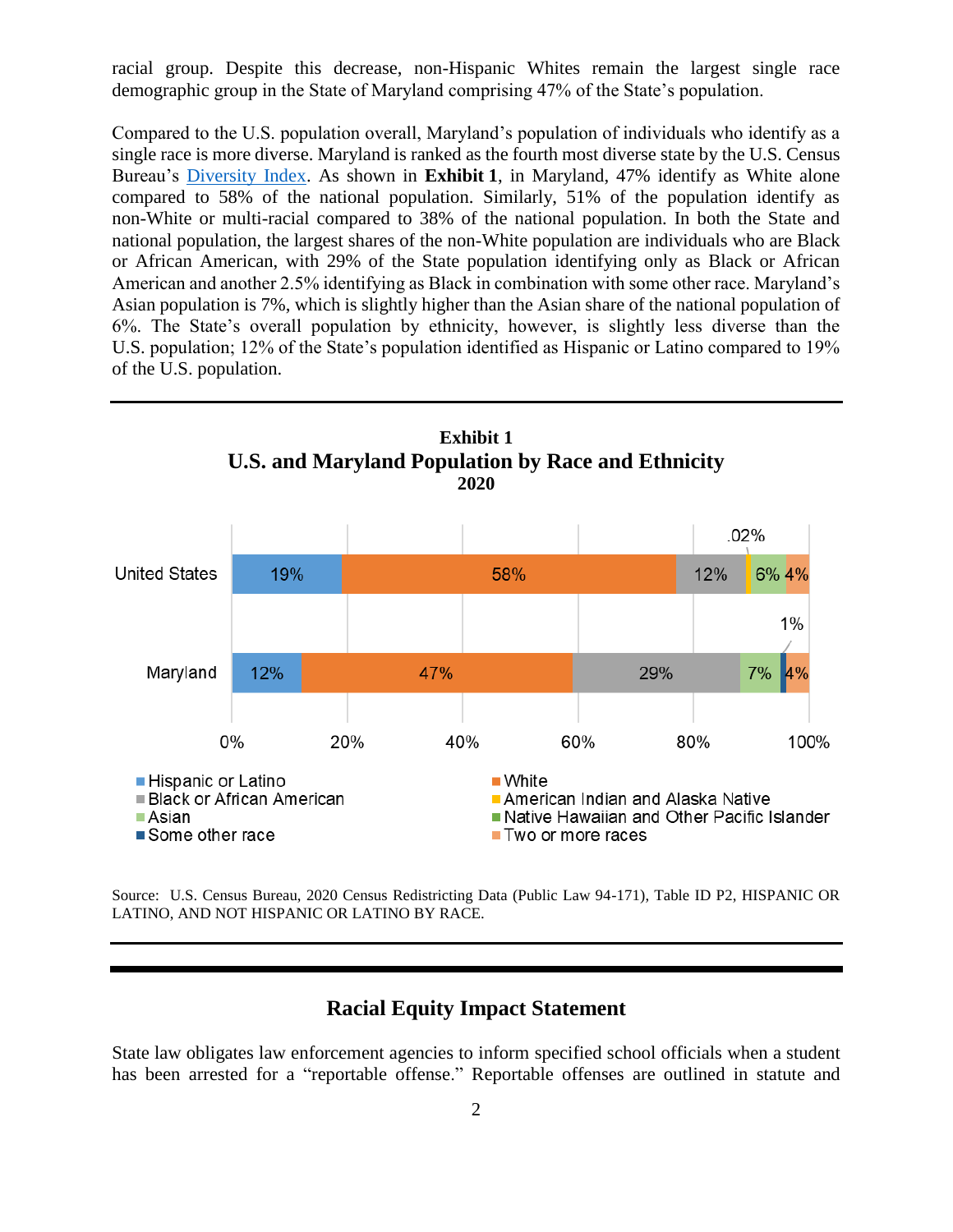generally consist of serious and/or violent crimes including murder, kidnapping, and armed carjacking among others. As introduced, the bill reduces the overall list of reportable offenses and delays the reporting of these offenses until the student is actually adjudicated delinquent or convicted of the offense. The bill also limits the definition of reportable offenses to those that occur off-campus and that are not associated with any school-sponsored activities. Under existing law, if a student is arrested for a reportable offense – on or off school property – the law enforcement agency making the arrest must notify the local superintendent and the school principal within 24 hours of an arrest or as soon as practicable.

The following offenses represent a partial list of the offenses removed by the bill from existing statutory reporting requirements. Portions of this analysis will focus on this combined selection of offenses omitted from the reporting requirements since they are currently tracked by the Department of Juvenile Services and the Department of State Police (DSP): (1) possession of dangerous weapons; (2) possession of controlled dangerous substances; (3) possession of destructive devices; (4) arson; (5) assault in the second degree; (6) general crimes against another person's property; (7) stealing a motor vehicle; and (8) first-degree burglary.

#### *Race and Ethnicity of the Maryland K-12 Student Population*

In the 2020-2021 school year, Maryland had a K-12 student population of 882,538. As shown in **Exhibit 2**, 34% of this population identify as White, 34% as Black or African American, 20% as Hispanic or Latinx, 7% as Asian or Asian American, 5% as biracial or multiracial, and less than 1% identify as either American Indian or Alaska Native or Native Hawaiian or Pacific Islander.

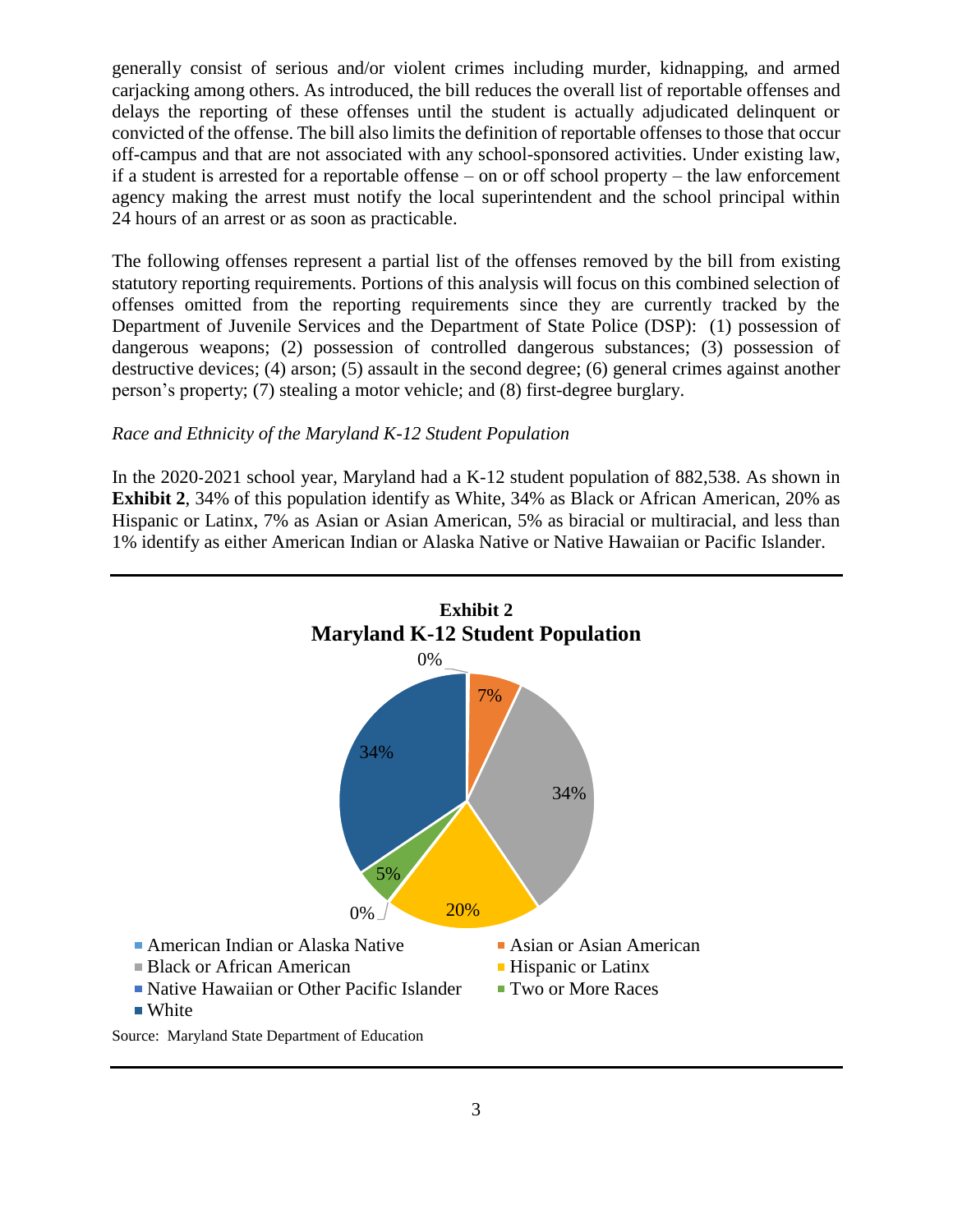### *School Discipline and Arrests*

Notable racial disparities exist statewide for school-related disciplinary actions and arrests. Black students are disciplined more frequently or more severely compared to their White counterparts. Black or African American students are also more likely to be charged and arrested. Thus, African American students are at higher risk for negative disciplinary and judicial outcomes.

**Exhibit 3** shows school suspensions and expulsions in Maryland by race compared to the overall racial distribution of the State population. In the 2020-2021 school year, there was a total of 1,571 school suspensions and expulsions in Maryland. Of the students suspended or expelled, 47% identify as White, 32% as Black or African American, 10% as Hispanic or Latinx, 1% as Asian or Asian American, 11% as biracial or multiracial, and less than 1% identify as American Indian or Alaska Native or Native Hawaiian or Pacific Islander.



## **Exhibit 3 Maryland Public School Suspensions and Expulsions vs. K-12 Student Population**

Source: Maryland State Department of Education

There were a total of 2,484 public school related arrests during the 2019-2020 school year, the most recent year of available data. As shown in **Exhibit 4**, of these arrestees, 24% identified as White, 58% as Black or African American, 10% as Hispanic or Latinx, 1% as Asian or Asian American, 7% as biracial or multiracial, and less than 1% as American Indian or Alaska Native and Native Hawaiian or Pacific Islander.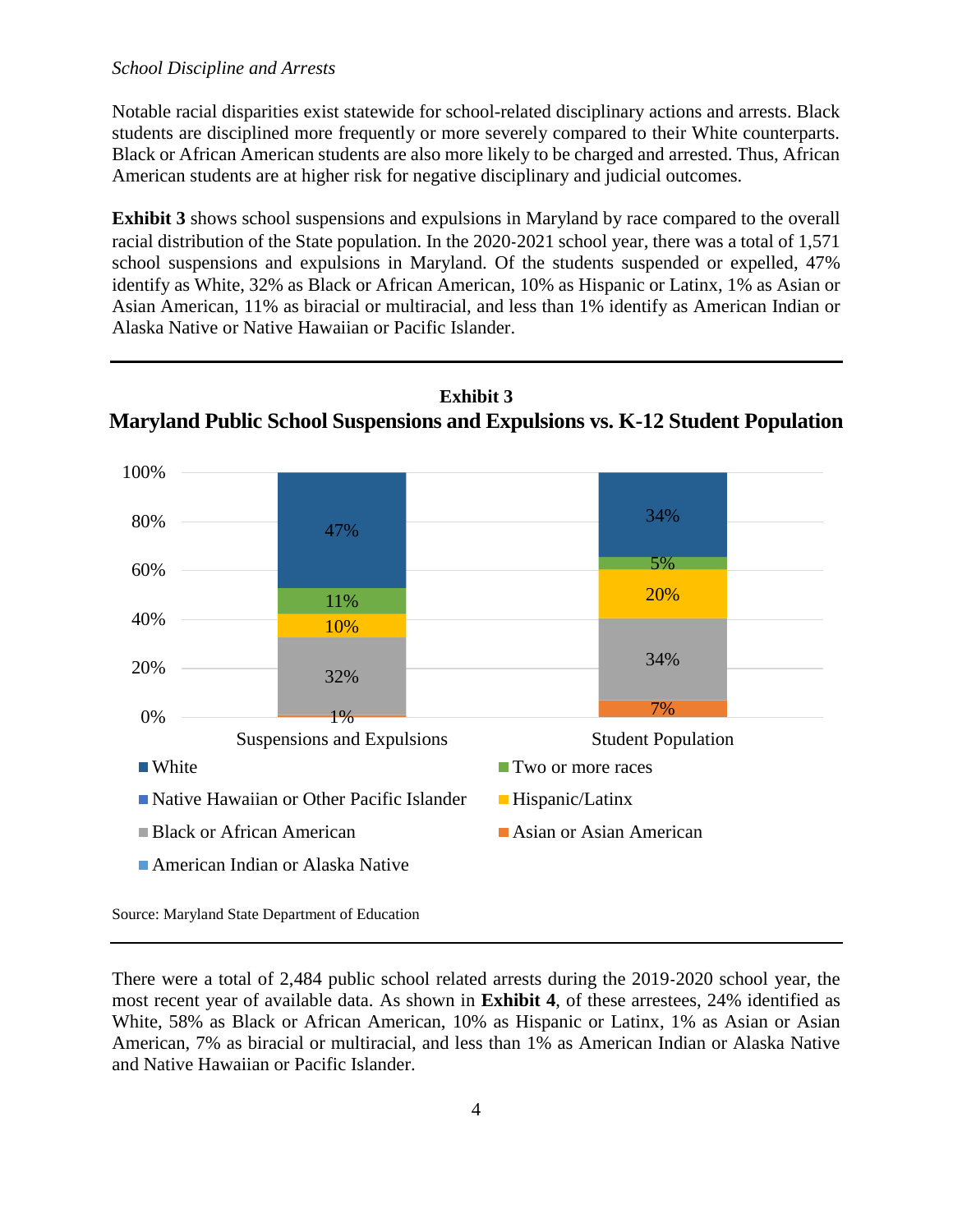

**Exhibit 4 Maryland Public School Arrests vs. K-12 Student Population**

Source: Maryland State Department of Education; Department of Legislative Services

**Exhibit 5** compares the racial distribution of school suspensions and expulsions with the racial distribution of public school arrests in the State. As the exhibit shows, Black, or African American, students in Maryland have a higher percentage of school-related arrests than school suspensions and expulsions. For White students, school suspensions and expulsions outnumber arrests.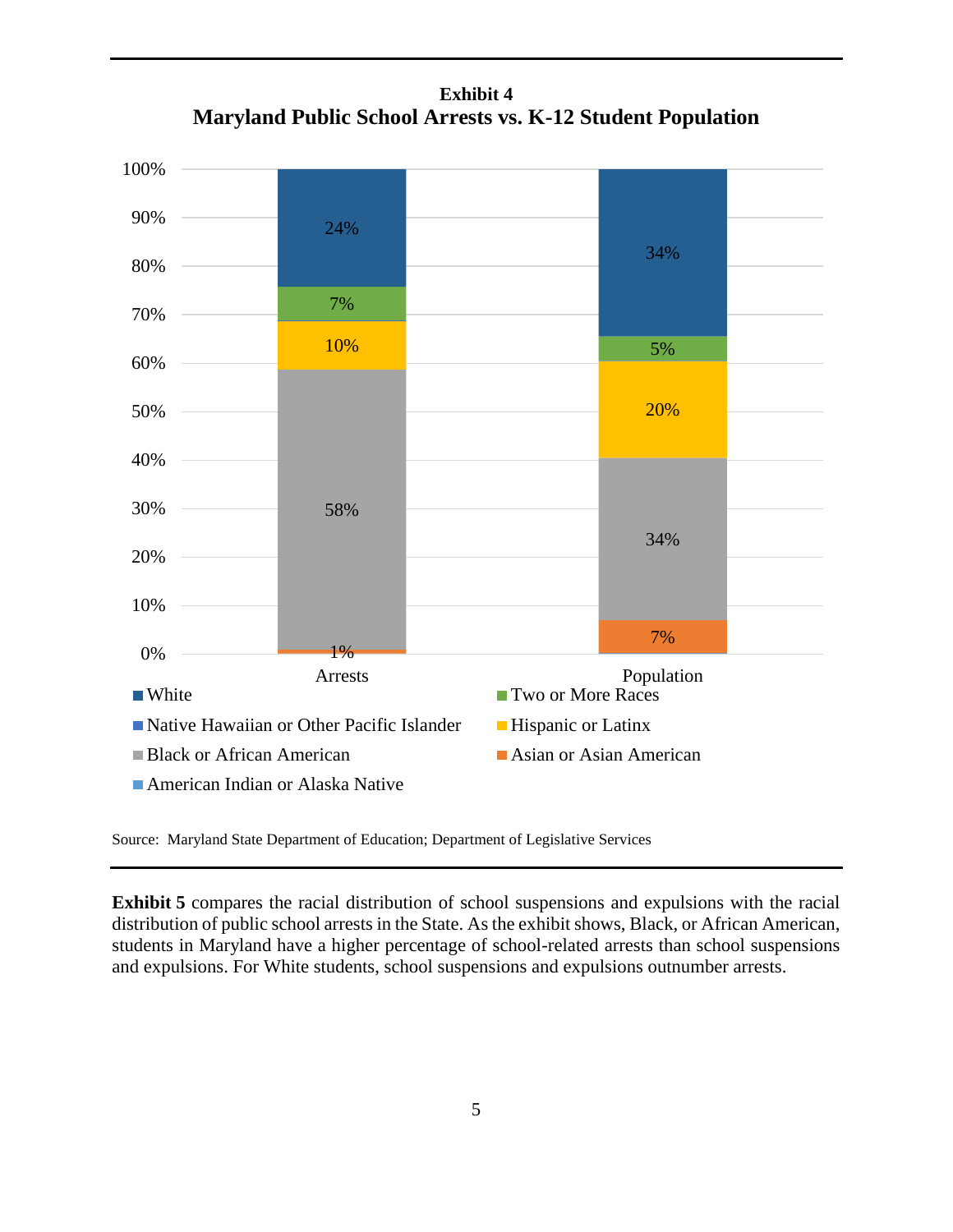**Exhibit 5 Maryland Public School Suspensions and Expulsions vs. Arrests**



Source: Maryland State Department of Education; Department of Legislative Services

*Racial Disproportionality and Disparity in Public School Arrests*

#### *Racial Disproportionality*

**Exhibit 6** shows that the disproportionality ratio for African American students is 1.72. This means African Americans, or students identified as Black, constitute a larger portion of student arrests than their share of the overall State population would indicate. The disproportionality ratio for biracial and multiracial students is 1.40 and the ratio is 1.24 for Native Hawaiians or Other Pacific Islanders. These students are somewhat more likely to be arrested as compared to their overall share of the State population. Whites, Hispanics or Latinx, American Indians or Alaska Natives, and Asians or Asian Americans have disproportionality ratios of less than 1.00, so students in these groups are lesslikely to be arrested for these offenses than would be expected given their respective proportions of the State's population.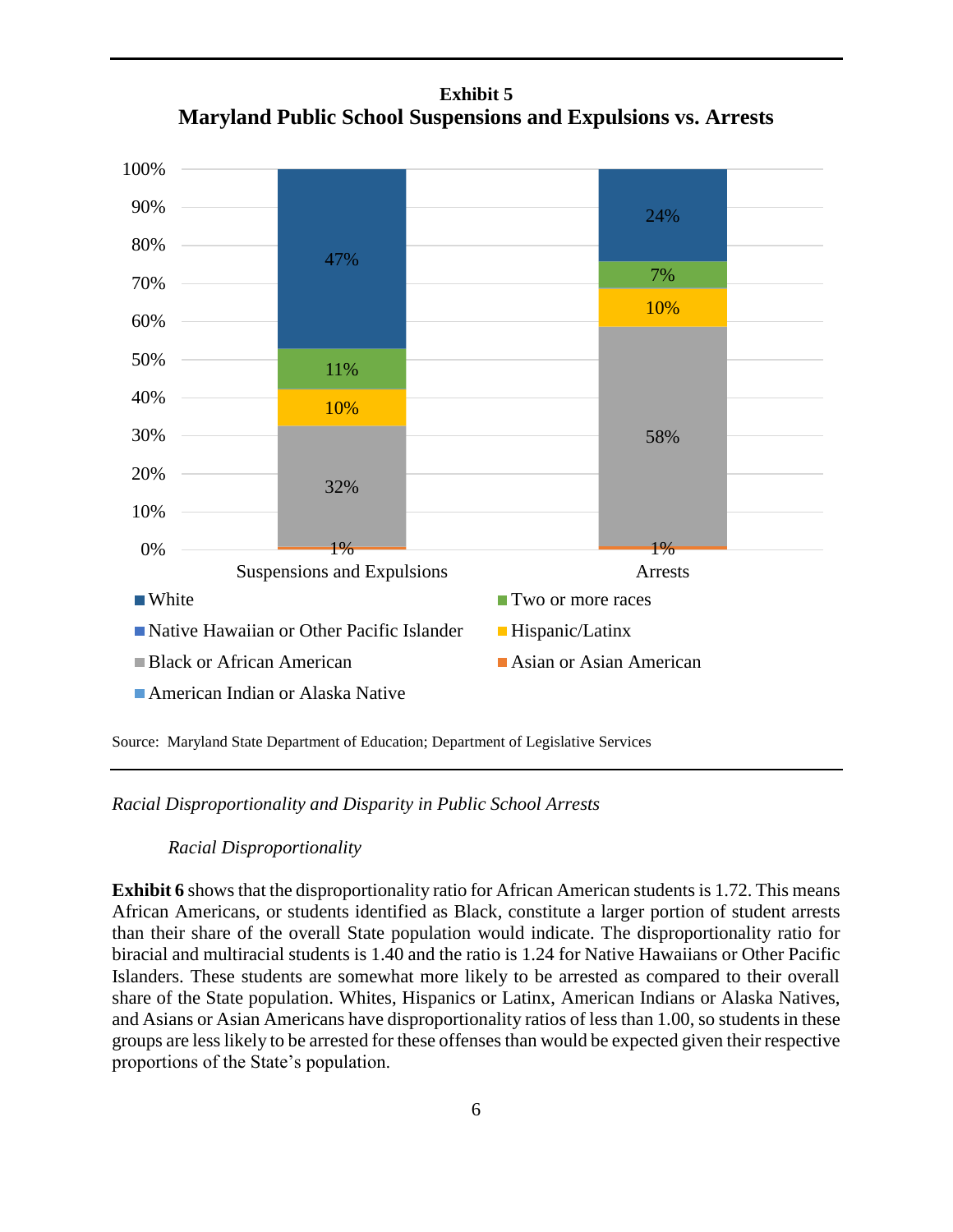# **Exhibit 6 Student Arrests: Disproportionality Ratios**



### *Racial Disparity*

**Exhibit 7** shows how racial disparity varies among racial groups with respect to arrests in Maryland's public schools. African Americans, or students identified as Black, have a racial disparity ratio of 2.45, which means they are more than twice as likely to be arrested in public schools than Whites. With a disparity ratio of 1.99, biracial and multiracial students are twice as likely as Whites to be arrested. Native Hawaiians or Pacific Islanders, with a disparity ratio of 1.77, are nearly twice as likely to be arrested in public schools as Whites. With a disparity ratio of 0.99, American Indians or Alaska Natives are about as likely as Whites to be arrested in public schools. Hispanics or Latinx, and Asian Americans, or people identified as Asian, have disparity ratios of less than 1.00. Thus, students in these groups are substantially less likely to be arrested in public schools than Whites.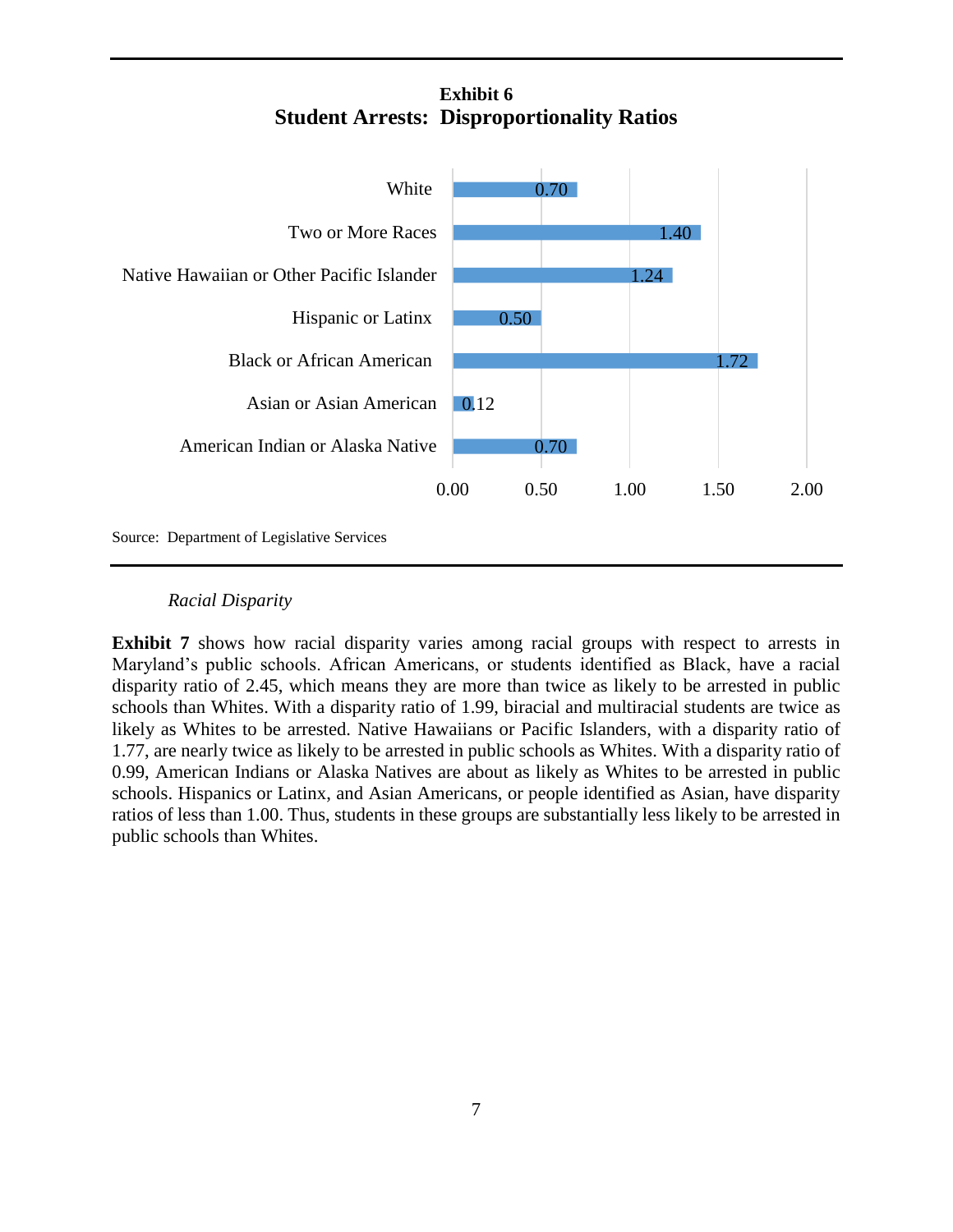**Exhibit 7 Student Arrests: Disparity Ratios**



Source: Department of Legislative Services

DSP monitors and reports on arrests for juveniles, or individuals under age 18, by major offense categories. The portion of the analysis below discusses data related to juvenile arrests whether they are school related or occurred outside of school.

### *Race and Ethnicity of the Maryland Population Under 18 Years of Age*

In 2020, Maryland's estimated population for individuals under 18 years of age was approximately 1.3 million. As shown in **Exhibit 8**, 57% of this population identify as White, 35% as Black or African American, 7% as Asian or Asian American, 1% as American Indian or Alaska Native, and less than 1% as Native Hawaiian or Pacific Islander.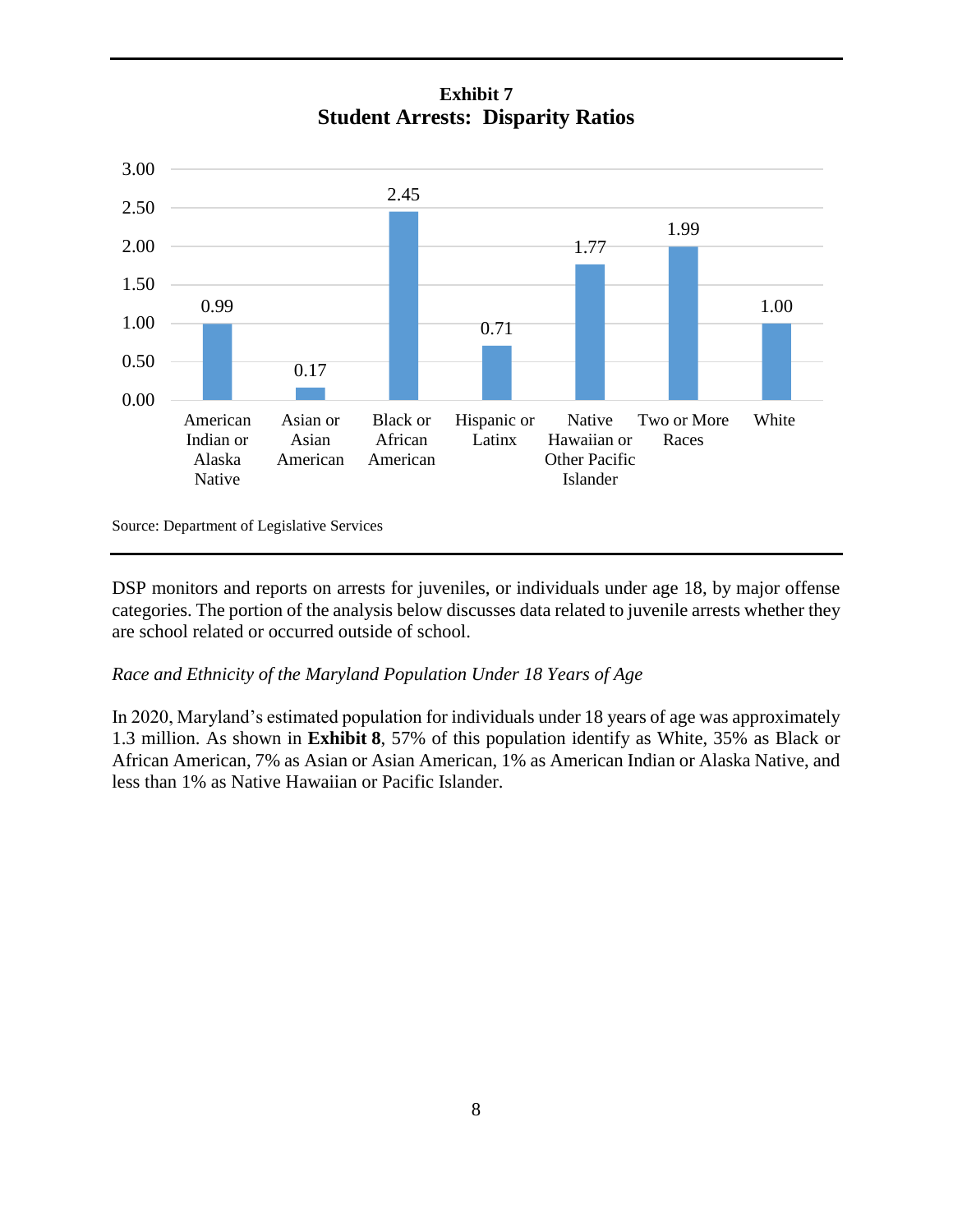



Source: Department of Legislative Services

*Racial Disproportionality and Disparity in Arrests for Selected Offenses Omitted from Reporting Requirements* 

#### *Racial Disproportionality*

DSP reported a total of 4,243 juvenile arrests (individuals under 18 years of age) in 2020 for the combined offenses of arson, burglary, possession of dangerous weapons, second-degree assault, possession of controlled dangerous substances, destructive devices, general crimes against another person's property, and stealing a motor vehicle. **Exhibit 9** displays the percentage of arrests for the combined offenses by race. Of the total arrestees, 65% were Black or African American, 35% were White, and 1% were Asian or Asian American. American Indians or Alaska Natives and Native Hawaiian or Pacific Islanders together made up less than 1% of the total.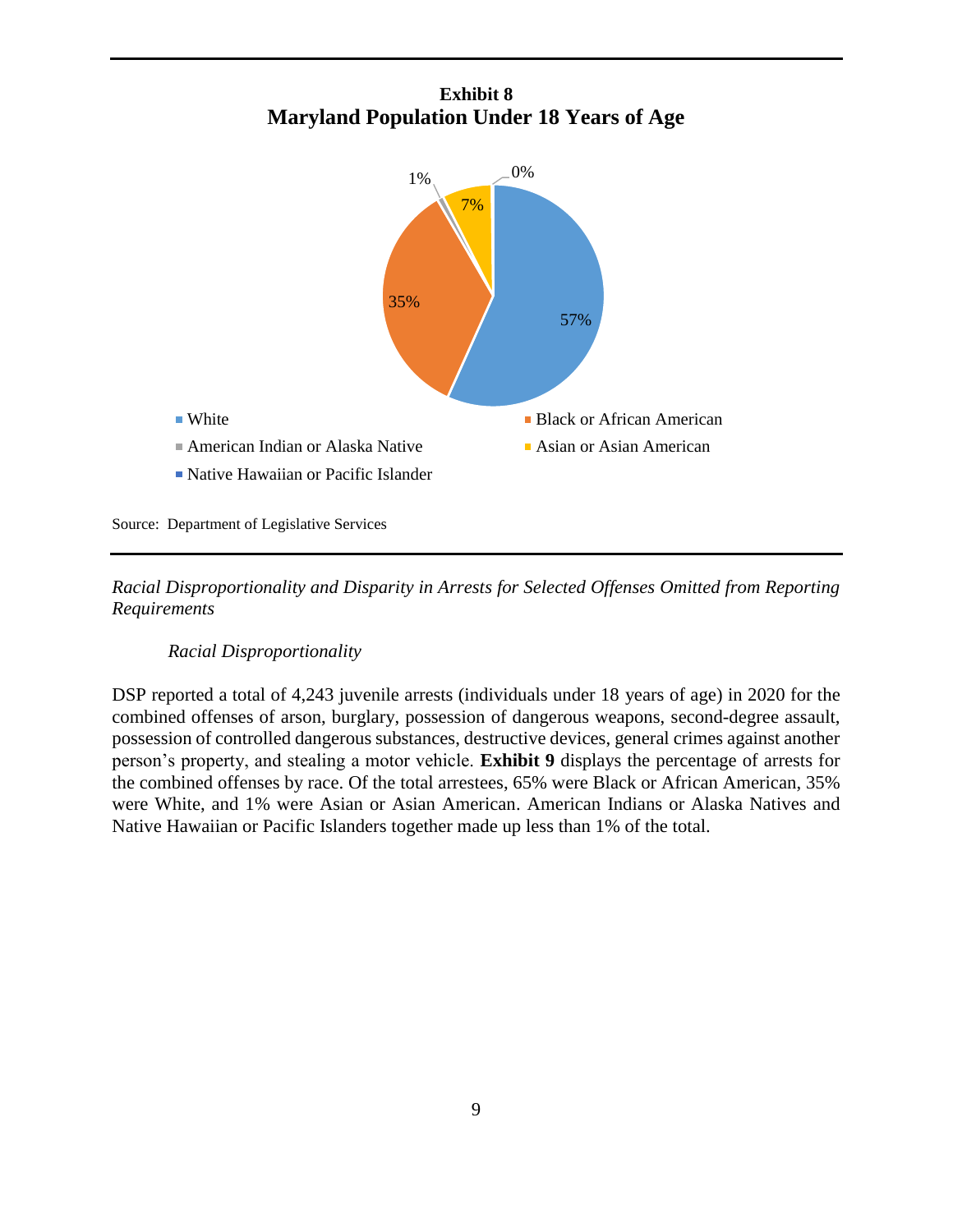**Exhibit 9 Arrests for Selected Offenses Omitted from Reporting Requirements by the Bill**



Note: Omitted offenses include possession of dangerous weapons, controlled dangerous substances, or destructive devices; arson; second-degree assault; property crimes; motor vehicle theft; and first-degree burglary.

Source: Department of State Police; Department of Legislative Services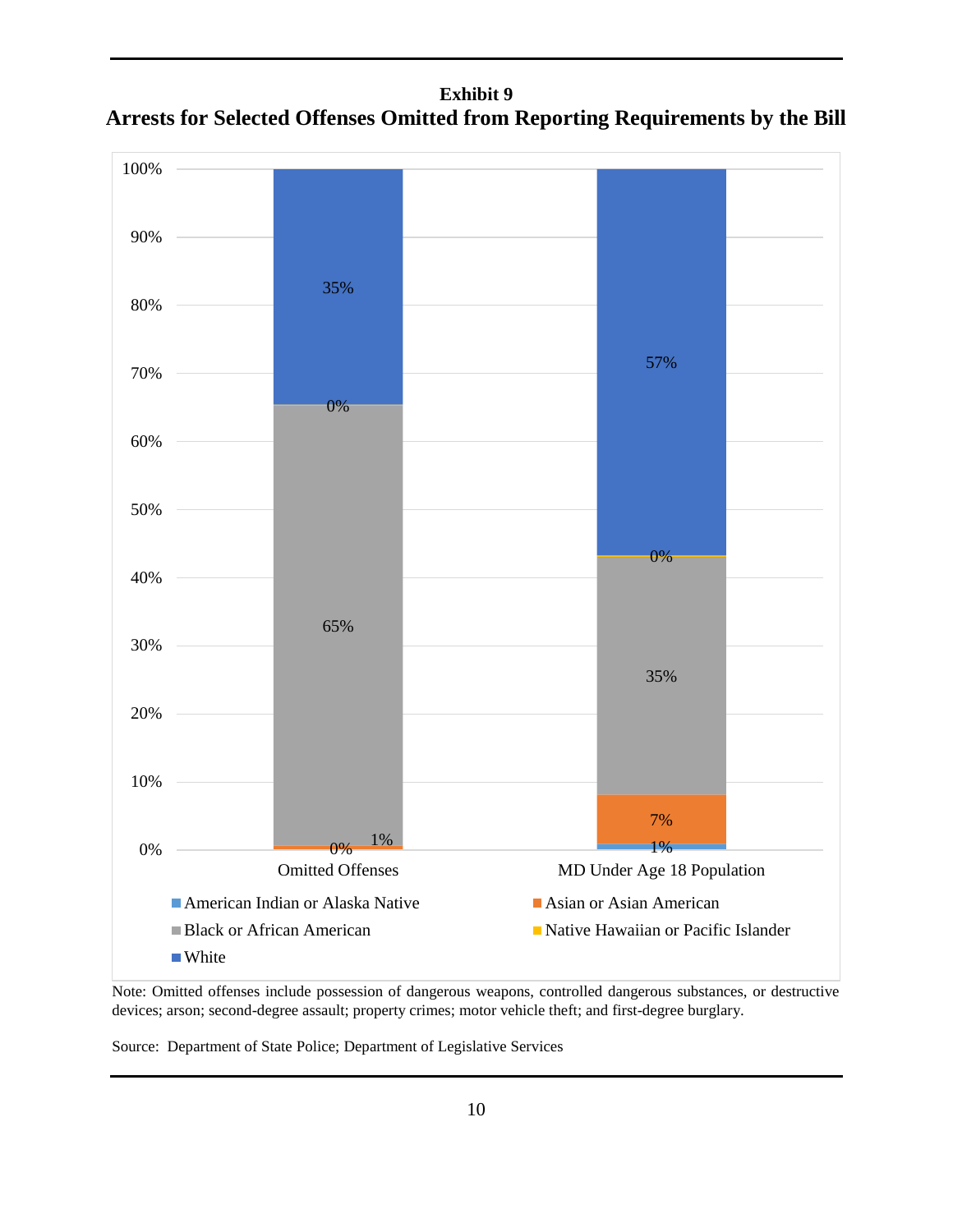**Exhibit 10** shows that the disproportionality ratio for African American juveniles is 1.85. This means African Americans, or juveniles identified as Black, are almost twice as likely to be arrested for the offenses proposed for omission by the bill compared to their share of the overall State population. Whites, Native Hawaiians or Pacific Islanders, American Indians or Alaska Natives, and Asians or Asian Americans all have disproportionality ratios of less than 1.00. Thus, juveniles in these groups are less likely to be arrested for the omitted offenses than would be expected given their respective proportions of the State's population.



Source: Department of State Police; Department of Legislative Services

#### *Racial Disparity*

**Exhibit 11** shows how racial disparities vary among the different racial groups with respect to the arrests for the combined omitted offenses in the bill. African Americans, or people identified as Black, have a racial disparity ratio of 3.04, which means they are three times as likely to be arrested for the selected offenses compared to Whites. With a disparity ratio of 1.09, Native Hawaiians or Pacific Islanders are about as likely as Whites to be arrested for these offenses, and both American Indians or Alaska Natives and Asian Americans, or people identified as Asian, have disparity ratios of less than 1.00. Thus, these groups are substantially less likely to be arrested for these offenses as compared to Whites.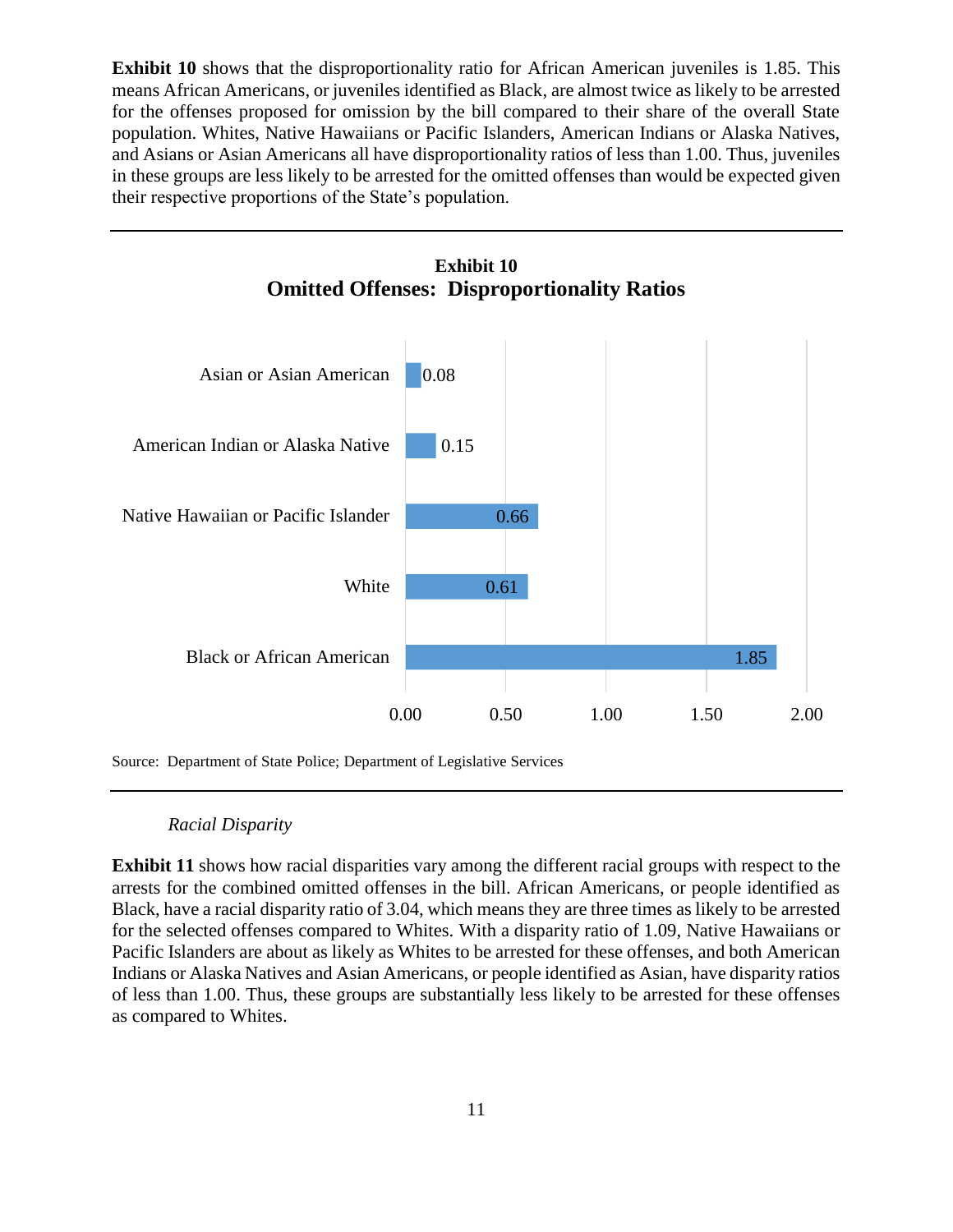# **Exhibit 11 Omitted Offenses: Disparity Ratios**



Source: Department of State Police; Department of Legislative Services

# **Conclusion**

Given the statewide racial demographics for the K-12 population as well as the under age 18 population in the State, there are notable inequities that exist in both school-related disciplinary actions and juvenile arrests generally. Specifically, there are racial disparities in arrests for some of the offenses required to be reported to school officials under existing law.

Aggregate data from Maryland schools and DSP indicate that Black students, and potentially other students of color, are disproportionately and disparately impacted by school-related disciplinary actions and arrests. Thus, the provisions in this bill removing and otherwise limiting the reporting of certain offenses will likely have a positive impact on the racial and ethnic inequities associated with school-related disciplinary actions and juvenile arrests. Specifically, this bill is likely to reduce racial inequities in school discipline associated with certain juvenile arrests.

#### *Methodologies, Assumptions, and Uncertainties*

This analysis was written in response to the first reader version of the bill. Subsequent amendments have changed the bill's provisions substantially and those provisions may no longer be applicable to this analysis.